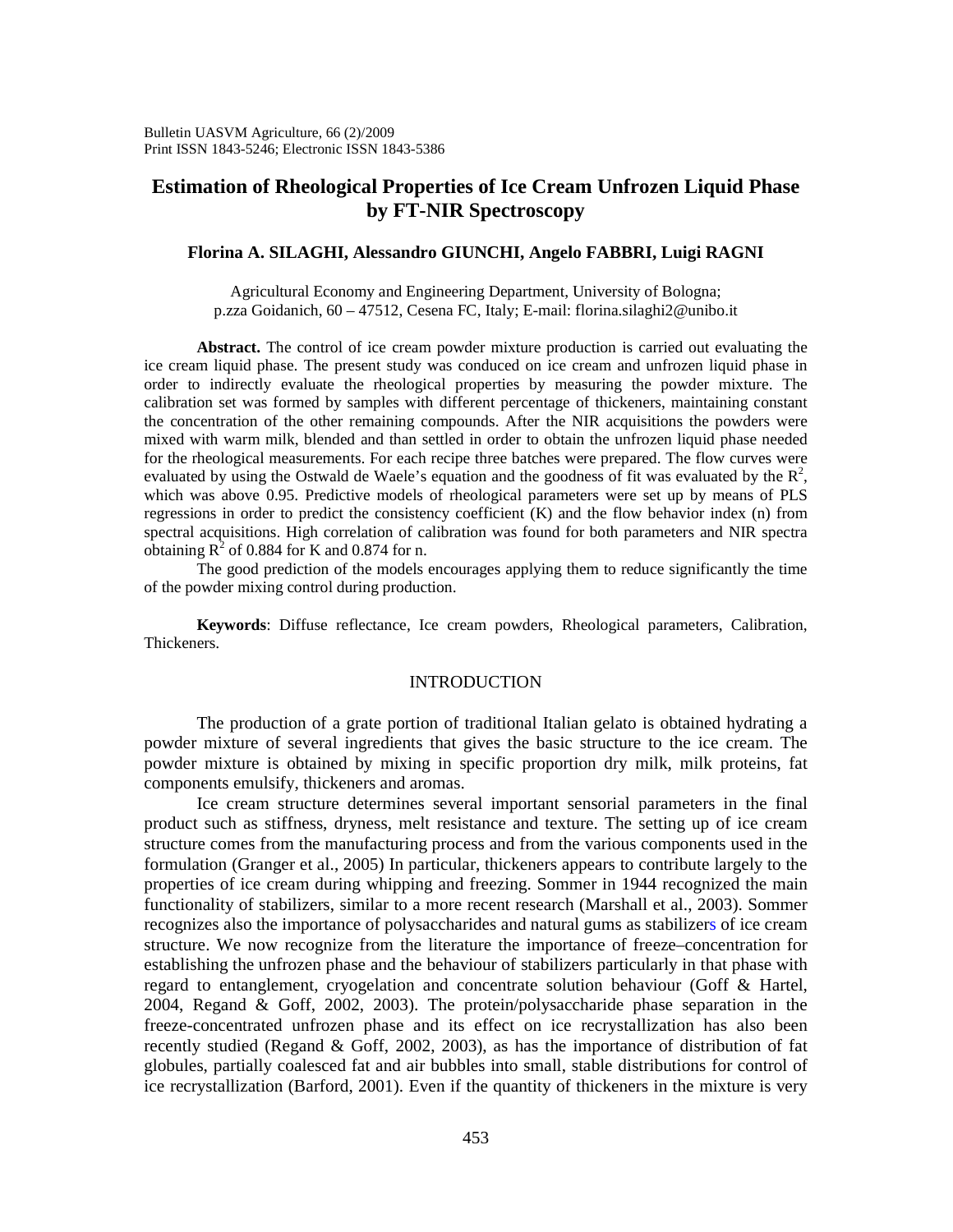low if compared to the others ingredients, it plays a main role on stability and textural properties. The production of ice cream powder mixture can be affected by mixing errors. Especially variation of the nominal quantity of thickeners can affect the rheological behaviour of the liquid unfrozen phase and consequently of the ice cream

Because the rheological measurements require a significant amount of time, high cost for the equipment and skilled users, fast and reliable test would be helpful. This problem can be solved by the Near Infrared Spectroscopy (Williams & Norris, 2001) which is almost wellestablished to control the analytical properties of milk, dairy products, flours and many other food products. In general, NIR can predict composition (protein, sugar, ash, moisture, etc) with high degree of accuracy, as the relevant spectral regions show reasonably clear differences with changing sample composition (Shewry & Tatham, 2000). Some success was achieved even when modelling some rheological parameters (Sinelli et al, 2005).

Diffuse reflectance near infrared spectroscopy is also a suitable and well-established technique for analysis of powders. A NIR analysis can be performed rapidly without sample pre-treatment and the spectra obtained are multivariate fingerprints of the chemical and physical properties of the sample. In addition to off line laboratory analysis, the use of non destructive measurements using integrating sphere enables on line process analysis.

NIR spectroscopy can be used both for qualitative and quantitative analysis of powders. There are numerous reports of powder constituents and qualitative monitoring of powder mixing process by NIR from pharmaceutical field (Bertsson et al, 1998, 2000, 2002).

Quantitative determination with NIR are typically based on multivariate calibration model that establishes a relation between component concentration or properties and the absorbance [log1/R] measured for the same set of samples at different wavelengths. The first step in the calibration process is to select a set of reference samples that is sufficiently large to encompass all of the variations normally expected in the desired application. For quantitative calibration, samples must be analysed by reference method to estimate the true component concentration values (Annual Book of ASTM Standards, 1997). This requirement is problematic if the sample is heterogeneous with respect to content as, for example, powder mixture (Bertsson et al, 2000).

The objective of this work was to develop a NIR spectroscopy model able to estimate the rheological parameters of liquid unfrozen phase by measuring directly the powders mixture. Particularly the effect on rheological properties of the thickeners was considered building specific mixture with different proportion of thickeners leaving the other ingredient constant.

# MATERIALS AND METHODS

# Basic ingredients

The composition of the tested ice cream powder mix was the following: milk powder, milk protein, dextrose, maltodextrin, whipping agents, emulsifiers, thickeners mix, salt and aroma. The mix of thickeners included sodium carboymethylcellulose, guar gum (extracted from the seeds *Cyamopsis tetragonoloba*), tara gum (extracted from the seeds of *Caesalpina spinosa*), locust bean gum, carragenine. The normal percentage of thickeners in the tested ice cream mix was about 6.2 %.

# Sample preparation

In order to build a data set suitable for a strong calibration model a grate range of variability of the sample should be considered. The first step in the calibration of the analysis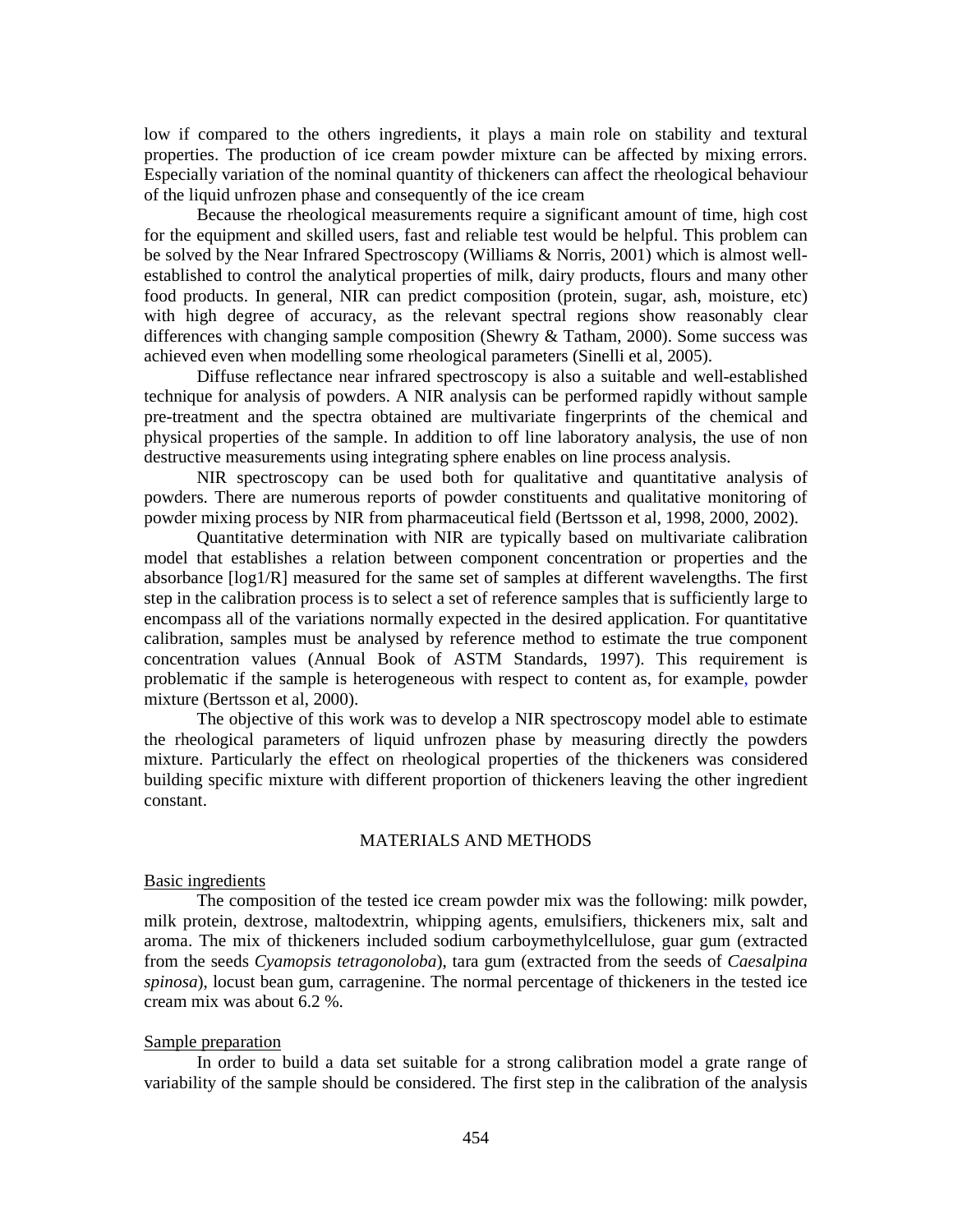of the mixed powder product was to construct the calibration set. The available samples, coming directly from the production, present a very short range of variability in thickeners compounds so it was necessary to rebuild specific recipes of powder mixture, which consisted of samples of compositions spanning from 70 to 130 % of the nominal values of thickeners, maintaining constant the concentration of the other remaining compounds.

For the rheological measurements the powder samples, acquired with the NIR spectrophotometer, were mixed with warm milk in the mass ration 5 to 100, blended at room temperature for 10 minutes and than settled for 20 minutes in order to obtain an ice cream unfrozen liquid phase. For each recipe were prepared three batches.

#### NIR measurements

Diffuse reflectance spectra were obtained by means of a FT-NIR spectrometer (MATRIX™-I, Bruker Optics, MA, USA) which is equipped with an integrating sphere in the sampling area designed for QA/QC analysis. This method is ideal for measuring large amounts of materials and is particularly useful for analyzing inhomogeneous samples or large particle size items such as grains, seeds or powders.

The spectrum of each sample (results of 100 scans) was recorded in triplicate over the wavelength range 833-2500 nm. Spectra were recorded in reflectance mode, by using standard cups with quartz base. The sample was changed between the three consecutive measurements.

#### Rheological measurements

Dynamic rheological behaviour of the unfrozen liquid phase was monitored with a controlled stress rheometer, Physica MCR 300 (Anton Paar Ostfildern, Germany) equipped with a TEK 150P circulating bath (Anton Paar Ostfildern, Germany), using a 27 mm diameter coaxial cylinder.

The instrument was measuring the shear rate and the apparent viscosity at 20°C. The apparent viscosity, *η*, is defined as the ratio of shear stress, *τ*, to the shear rate  $\dot{\gamma}$ , (*η*= *τ*/  $\dot{\gamma}$ ). This system is usually used for viscosity measurements of medium and high viscosity liquids and pastes such as greases, crèmes, sauces, etc. working in the low medium shear rate range (Alvarez et al, 2004). The rheometer was connected to a computer to control the acquisition data by specific software. The cup of the measuring system was filled up to the index line and let settle for 5 minutes in the rheometer, before each measurement, allowing relaxation of stresses induced during sample loading. Shear rate was increased linearly from 0 to 50  $s^{-1}$ , collecting 30 points of shear rate/shear stress data.

The data were reported as means of measurements made on three samples, where each sample was obtained from a separately prepared batch of ice cream liquid phase of each formulation.

# Analysis of the rheological parameters

Most of foods do not have the simple Newtonian rheological behaviour and therefore it is necessary to develop more complex models to describe their behaviour (Holdsworth, 1971, Steffe, 1996).

One of the most widely used rheological model is the Ostwald de Waele (eq. (1)) which describes well many materials.

$$
\eta = K \cdot \dot{\gamma}^{n-1} \tag{1}
$$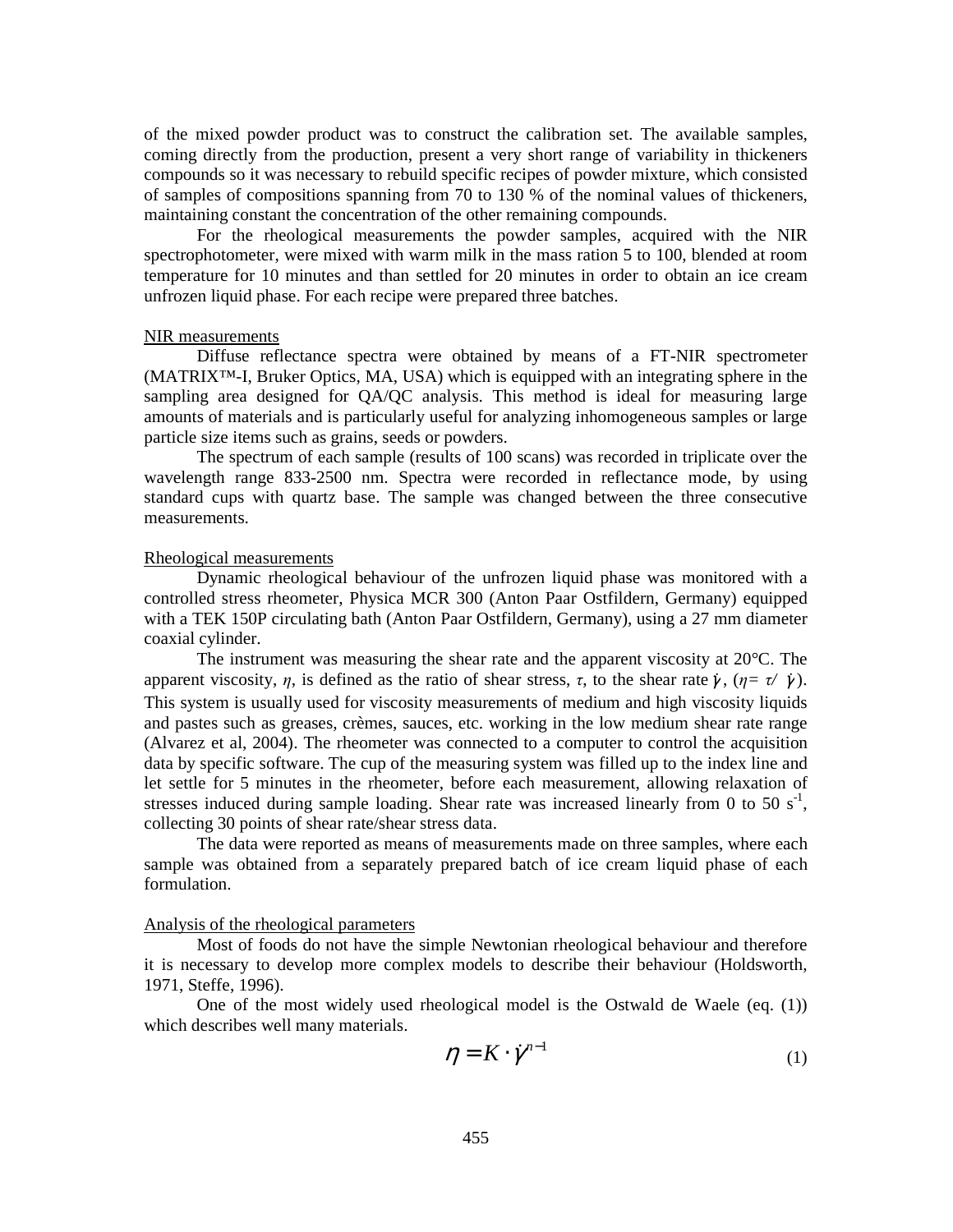where  $\eta$  is the viscosity expressed in Pa s, K is the consistency coefficient expressed in Pa s<sup>n</sup>,  $\dot{\gamma}$  is the shear rate expressed in s<sup>-1</sup> and *n* is the flow behaviour index, dimensionless.



Fig. 1. Viscosity vs shear rate for different concentrations of thickeners in ice cream mixture

The flow curves were evaluated using Ostwald de Waele equation (Abdelrahim et al, 1994). In order to evaluate the goodness of fit, the determination coefficient  $(R^2)$  was determined for each batch.

### Model calibration

Predictive models of rheological parameters were set up by means of PLS regressions (PLS 2, OPUS ver 5.5, Bruker Optics) in order to predict the consistency coefficient (*K*) and the flow behaviour index (*n*) from spectral acquisitions.

During the data processing, the multiplicative scattering correction (MSC) pretreatment was used. In the MSC pretreatment two correction factors are calculated for each spectrum by linear regression of the spectrum on an 'ideal' spectrum which usually is the mean spectrum of the data set. The MSC completely removes additive and multiplicative spectral differences. It should be carried out in direct connection to the PLS calibration or prediction, after splitting the data into calibration set and test set (Esbensen et al., 1998).

In reference to the results of the PCA and the spectroscopic characteristics of the date the best subset of wavelengths were selected.

The subset of wavelengths was further optimized with reference to the best  $R^2$  value and the minimum value of the SECV obtained using the leave-one-out Cross Validation (by using 75% of the data set). These models were then evaluated in terms of  $\mathbb{R}^2$  and SEP by performing a Test Set Validation (by using 25% of the dataset). In order to assess the accuracy of the predictive models, the residual predictive deviation for both validations was calculated, by dividing the SD of the reference values by the SECV (RPDCV) or SEP (RPD), (Williams & Norris, 2001).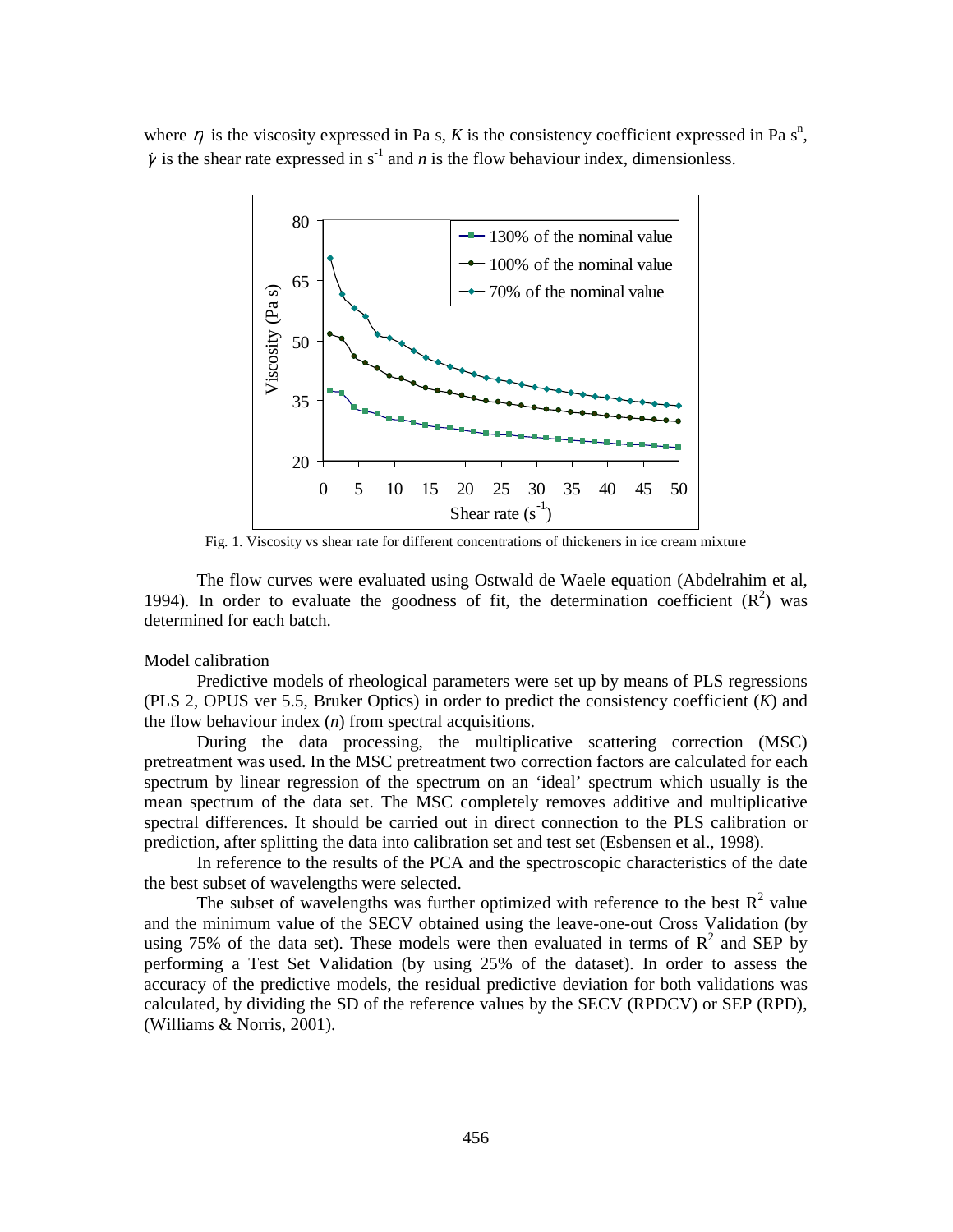# RESULTS AND DISCUSSIONS

### Analysis of the rheological parameters

The flow curves were evaluated by using the Ostwald de Waele's equation. The unfrozen liquid phases were characterized by a consistency coefficient (*K*) from 35.99 to 99.47 Pa s<sup>n</sup>, a flow behaviour index (*n*) from 0.736 to 0.85. The determination coefficient ( $\mathbb{R}^2$ ) determined for each batch and used in order to evaluate the goodness of fit was above 0.95.

# FT-NIR Spectroscopy

The average spectra related to the ice cream powder mixtures are similar in shape and have absorption bands around 1520, 1730 and 2130 which are mainly related to O-H or C-H functional vibrations and overtones of water, sugars and other substances contained hydroxyl group, and an absorption band around 1935 that corresponds to water bound to protein (Williams & Norris, 2001)





Fig. 2. Raw NIR spectra of ice cream mixture Fig. 3. Spectra of ice cream mixture after MSC pretreatment in the considerate subset of wavelength.

#### Model calibration

In diffuse reflectance spectrometry, the spectrum of a powder is affected by both the concentration of the chemical constituents and the physical properties of the powder. The measured reflectance is the result of absorption, refraction and scattering of the incident light. A multiplicative correction (MSC) was performed to reduce the effect light scattering that varies according to particle shape and size, particle distribution and chemical constitution (Berntsson et al., 2000).



Fig 4. Predicted values vs. nominal values in Cross Validation for *K* (a) and *n* (b)